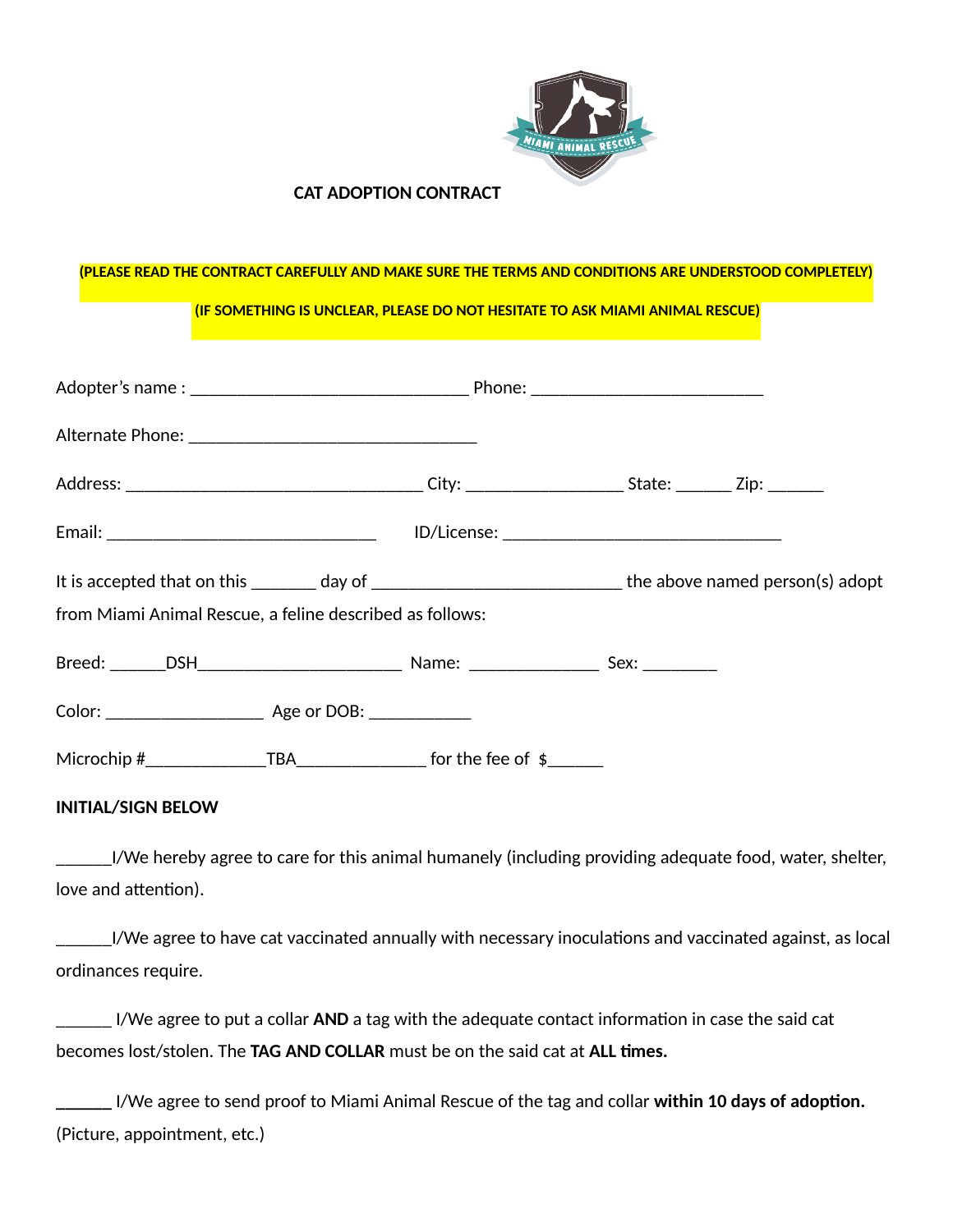I/We agree to provide essential veterinary care, as needed.

If said cat becomes LOST OR STOLEN, I/We agree to notify Miami Animal Rescue immediately. If Miami Animal Rescue is not notified, you (the adopter) will be held responsible.

\_\_\_\_\_\_**I/We also agree not to sell, trade or dispose of this cat. If, at any ;me, I/We are unable or unwilling to care for this cat, I/We agree to contact and return said cat to Miami Animal Rescue. I/We further agree that said cat shall not be used for medical or any other experimental purposes or sold or given to a pet store, supplier or wholesaler.** 

\_\_\_\_\_\_ I/We agree that said cat will NOT be used for any illegal purposes and will NEVER be fought in any way.

**If this clause is broken, I/We understand that the cat will be immediately confiscated by Miami Animal Rescue and all law enforcement agencies will be notified, as applicable. Signature** 

I/We certify that we do **NOT** live in an area where cats are banned.

\_\_\_\_\_\_I/We agree to noTfy Miami Animal Rescue within **10 days of ANY change** of address or phone number (and vice versa).

\_\_\_\_\_\_ I/We understand that Miami Animal Rescue may examine and make inquiries about said cat at any time, and make surprise home visits. If not satisfied with the condition of the cat or the conditions in which it is kept, said cat can or may be removed immediately and placed in a different home.

**I/WE UNDERSTAND THAT IF FOR ANY REASON, YOU (THE ADOPTER) CANNOT CARE FOR THE ADOPTED CAT, MIAMI ANIMAL RESCUE MUST BE CONTACTED. IF WE ARE NOT NOTIFIED OR CONTACTED AND THE CAT IS FOUND AT ANOTHER SHELTER/ORGANIZATION OR CARE OF SOMEONE ELSE, YOU THE ADOPTER WILL BE HELD ACCOUNTABLE. Signature \_\_\_\_\_\_\_\_\_\_\_\_\_\_\_\_\_\_** 

 **I/We understand that ANY veterinary services needed due to negligence or lack of care, will be the adopter's responsibility and payable to Miami Animal Rescue. Signature \_\_\_\_\_\_\_\_\_\_\_\_\_\_\_\_\_\_** 

\_\_\_\_\_\_I/We understand that Miami Animal Rescue makes no guarantees or warranTes regarding the health or temperament of this cat.